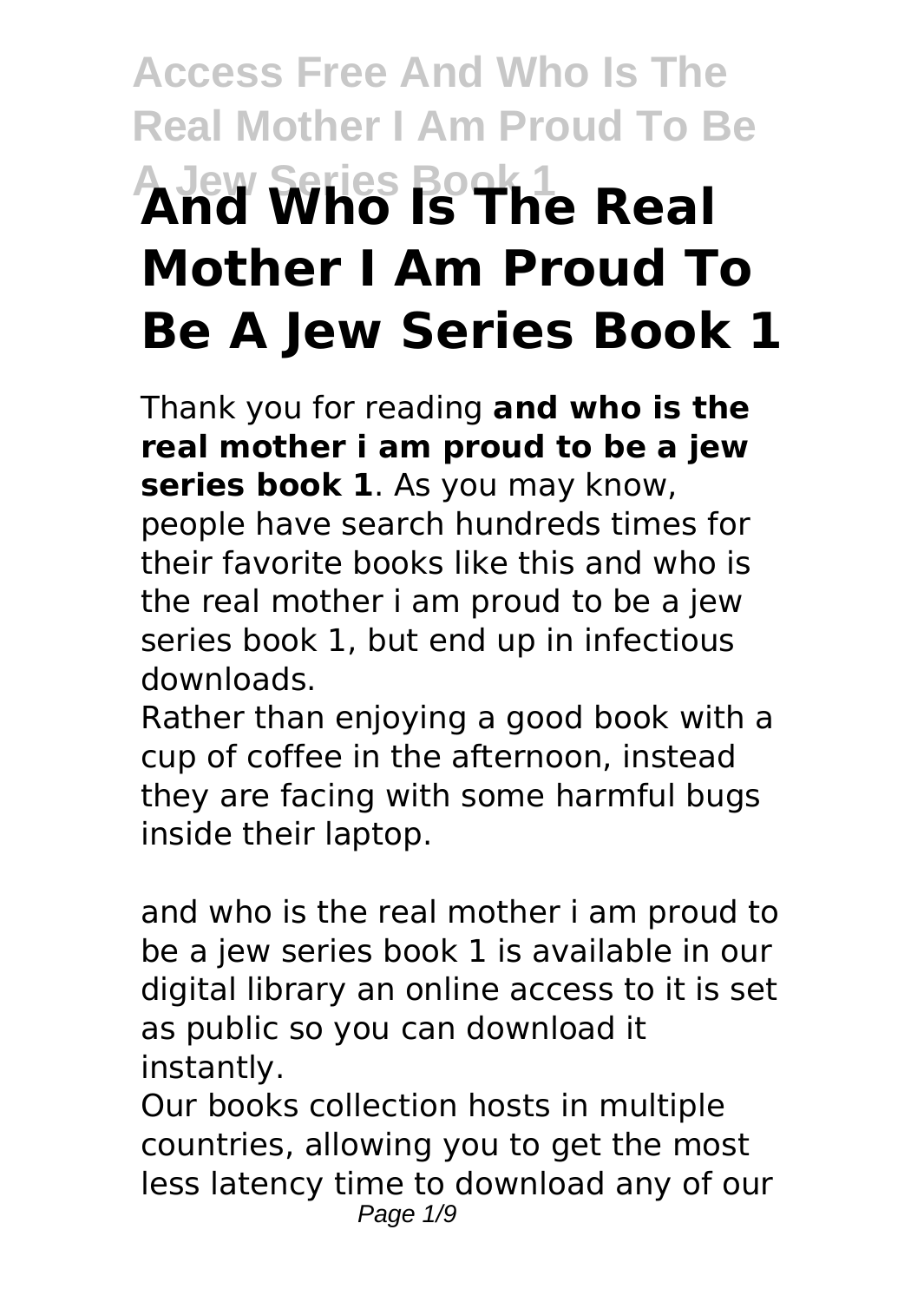**Access Free And Who Is The Real Mother I Am Proud To Be A** obey Keenies Book 1 Kindly say, the and who is the real mother i am proud to be a jew series book 1 is universally compatible with any devices to read

Where to Get Free eBooks

# **And Who Is The Real**

The Real – A Daytime Talk Show with cohosts Adrienne Houghton, Loni Love, Tamera Mowry–Housley, Jeannie Mai and Amanda Seales | TheReal.com | TheReal.com.

## **The Real – A Daytime Talk Show with co-hosts Adrienne ...**

Plenty of guest co-hosts have graced the couch of daytime talk show " The Real, " but it appears one stood out among the rest. Actress Amanda Seales has reportedly been tapped to join hosts Loni...

# **Amanda Seales to join 'The Real' as permanent 5th co-host ...**

Page 2/9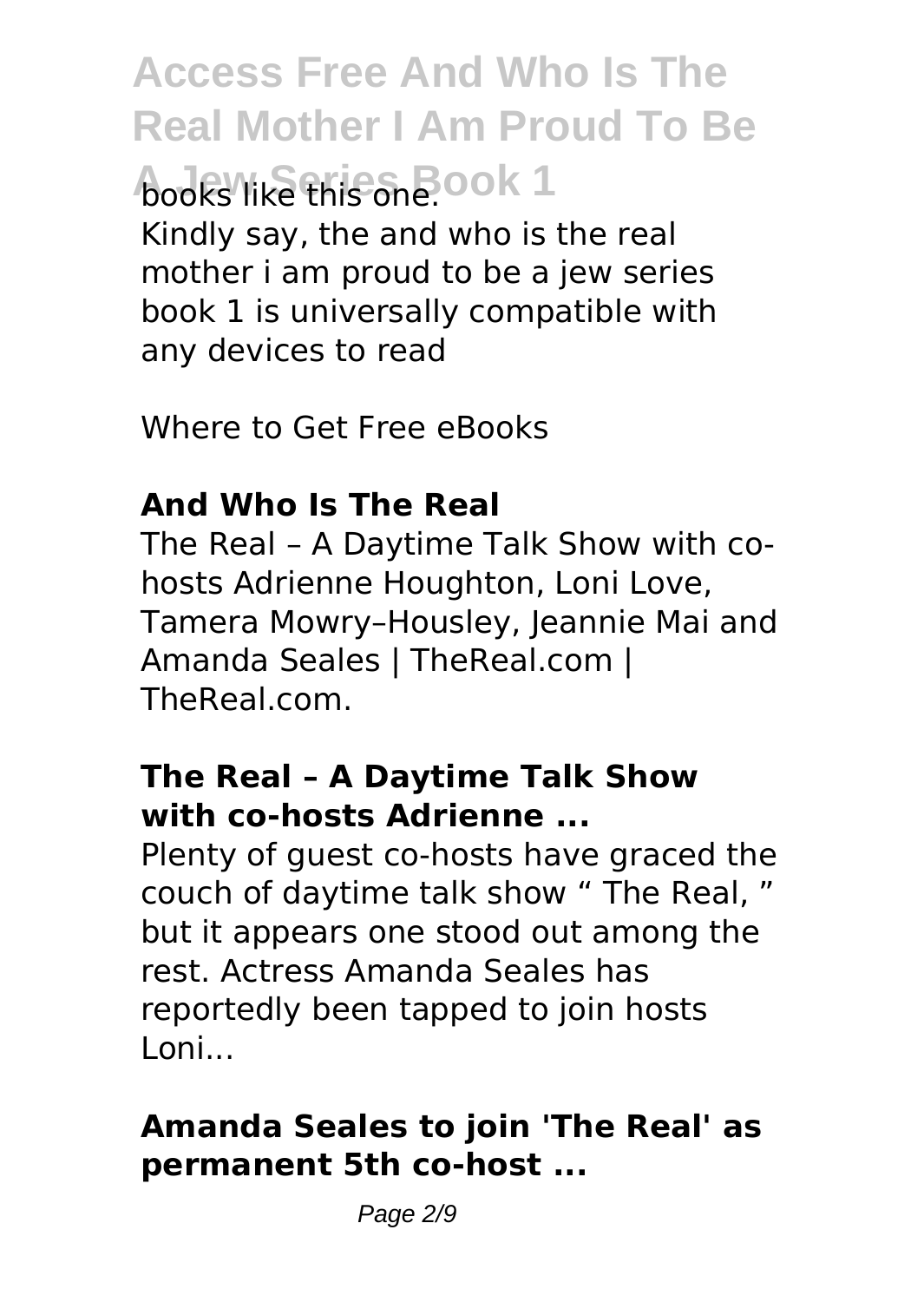**The Real is an American syndicated talk** show created by SallyAnn Salsano ( 495 Productions ). The series initially received a trial run on Fox-owned markets in the summer of 2013 and premiered for full syndication in 2014. It is co-hosted by Adrienne Bailon, Loni Love and leannie Mai.

#### **The Real (talk show) - Wikipedia**

Its been six eventful years at "The Real" but now its time to move on for Tamera Mowry-Housely who announced she will be leaving. The 42-year-old wife and mother released a statement to fans on her Instagram page to make the surprise announcement.

#### **Tamera Mowry Leaving "The Real" | Bossip**

The Real is officially expanding.. According to The Jasmine Brand, the weekday syndicated talk show is bringing Amanda Seales on as a permanent fifth co-host. "She guest cohosted on the show ...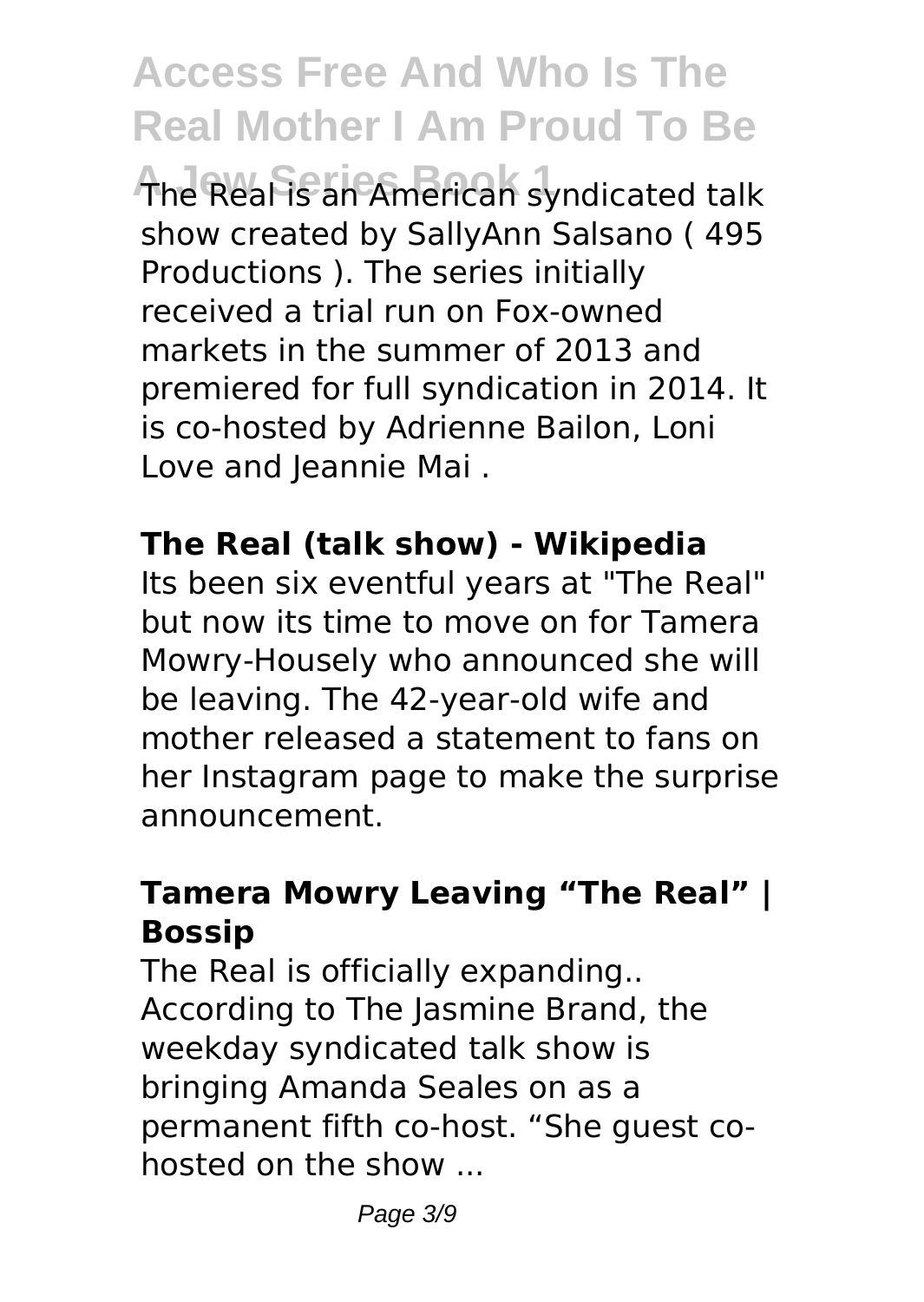# **Access Free And Who Is The Real Mother I Am Proud To Be A Jew Series Book 1**

#### **'The Real' Is Slated To Announce This New Co-Host In 2020 ...**

"The Real" is an American talk show, which is hosted by Loni Love, Adrienne Houghton, Jeannie Mai, Tamera Mowry-Housley, and Amanda Seales.

# **The Real (TV Series 2013– ) - IMDb**

The Real cast are fighting over salaries, according to an explosive new report from the Daily Mail. According to the report talk show hosts Adrienne and Jeannie Mal are upset, because co-hosts Tamara and Lonnie are making more money than them.

#### **Here Are The SALARIES Of The Cast Of THE REAL!! - MTO News**

Now, The RealReal is a company with millions of shoppers and consignors, four retail stores in NYC, LA & SF and 10 Luxury Consignment Offices across the country, four of which are in our stores.

#### **About - The RealReal**

Page  $4/9$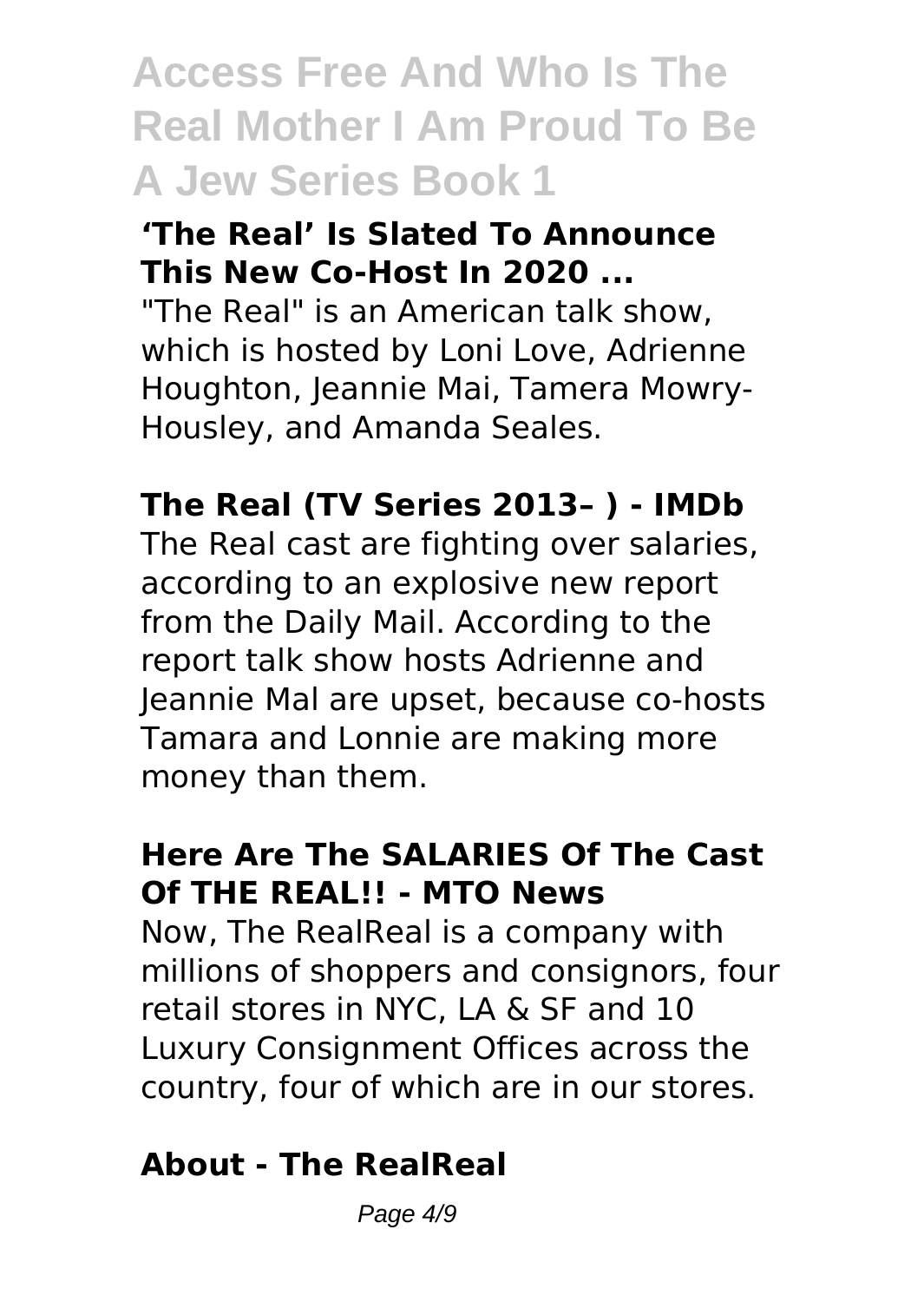*A* Song This is Real; Artist Jax Jones; Album Snacks (Supersize Plus) Licensed to YouTube by UMG, The Orchard Music (on behalf of etcetc AU); PEDL, Hexacorp (music publishing), AMRA, Warner Chappell ...

## **Jax Jones, Ella Henderson - This Is Real**

Tamera Darvette Mowry-Housley / t ə ˈ m ɛ r ə ˈ m ɔːr i / (born July 6, 1978) is an American actress and television personality. She first gained fame for her teen role as Tamera Campbell on the ABC/WB sitcom Sister, Sister (opposite her identical twin sister Tia Mowry). She has also starred in the Disney Channel Original Movie Twitches and its sequel, Twitches Too, and she played Dr ...

#### **Tamera Mowry - Wikipedia**

Jordan Ross Belfort (/ ˈ b ɛ l f ɔː r t /; born July 9, 1962) is an American author, motivational speaker, and former stockbroker.In 1999, he pled guilty to fraud and related crimes in connection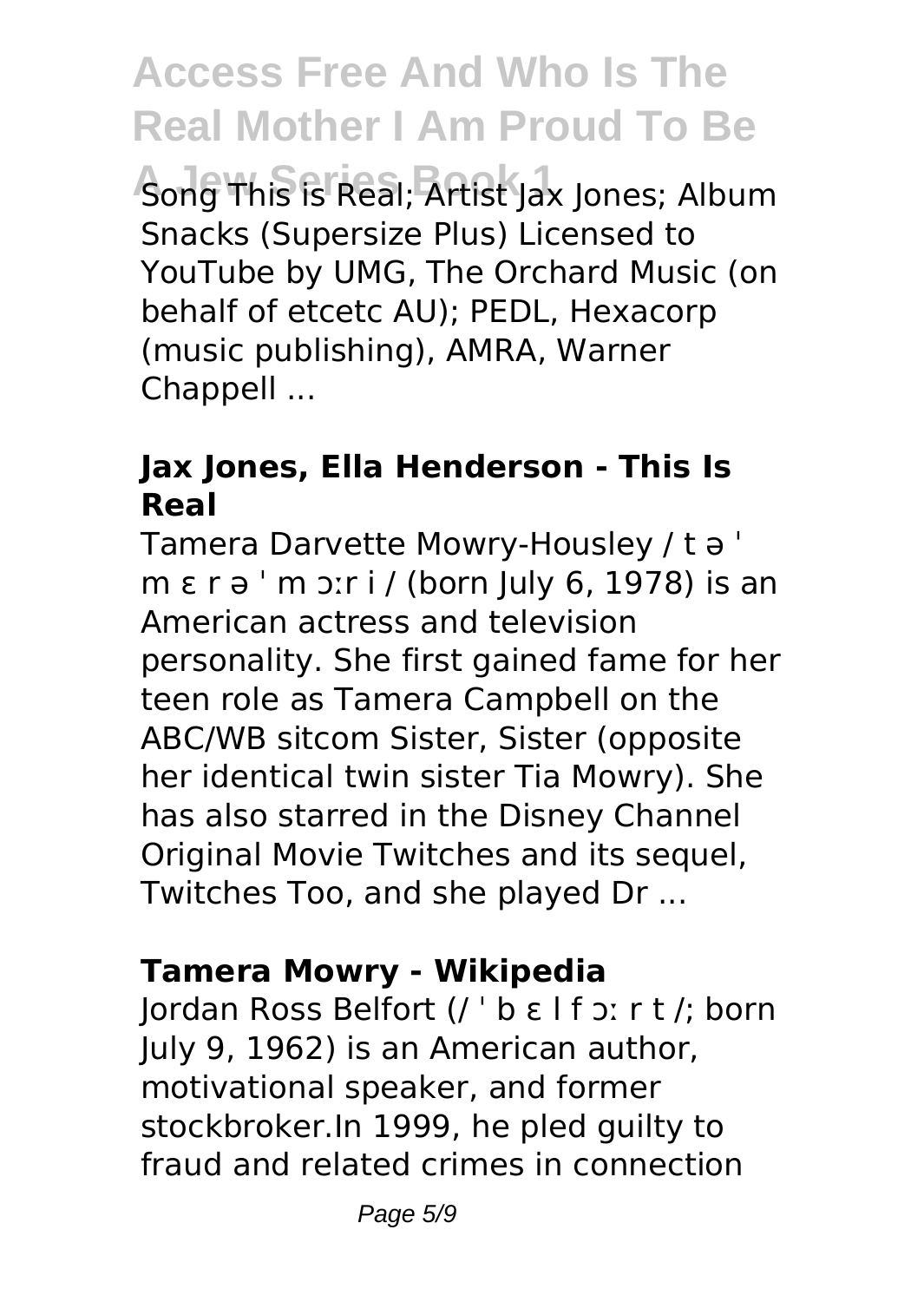**A Jew Series Book 1** with stock-market manipulation and running a boiler room as part of a pennystock scam.Belfort spent 22 months in prison as part of an agreement under which he gave testimony against numerous ...

#### **Jordan Belfort - Wikipedia**

The Real (TV Series 2013– ) cast and crew credits, including actors, actresses, directors, writers and more.

#### **The Real (TV Series 2013– ) - Full Cast & Crew - IMDb**

He doesn't appear in the only surviving contemporary source about the Saxon invasion, in which the Celtic monk Gildas wrote of a real-life battle at Mons Badonicus (Badon Hills) around 500 A.D.

## **Was King Arthur a real person? - HISTORY**

Jeannie Camtu Mai (born January 4, 1979) is an American television personality and stylist. She is best known for her work on the makeover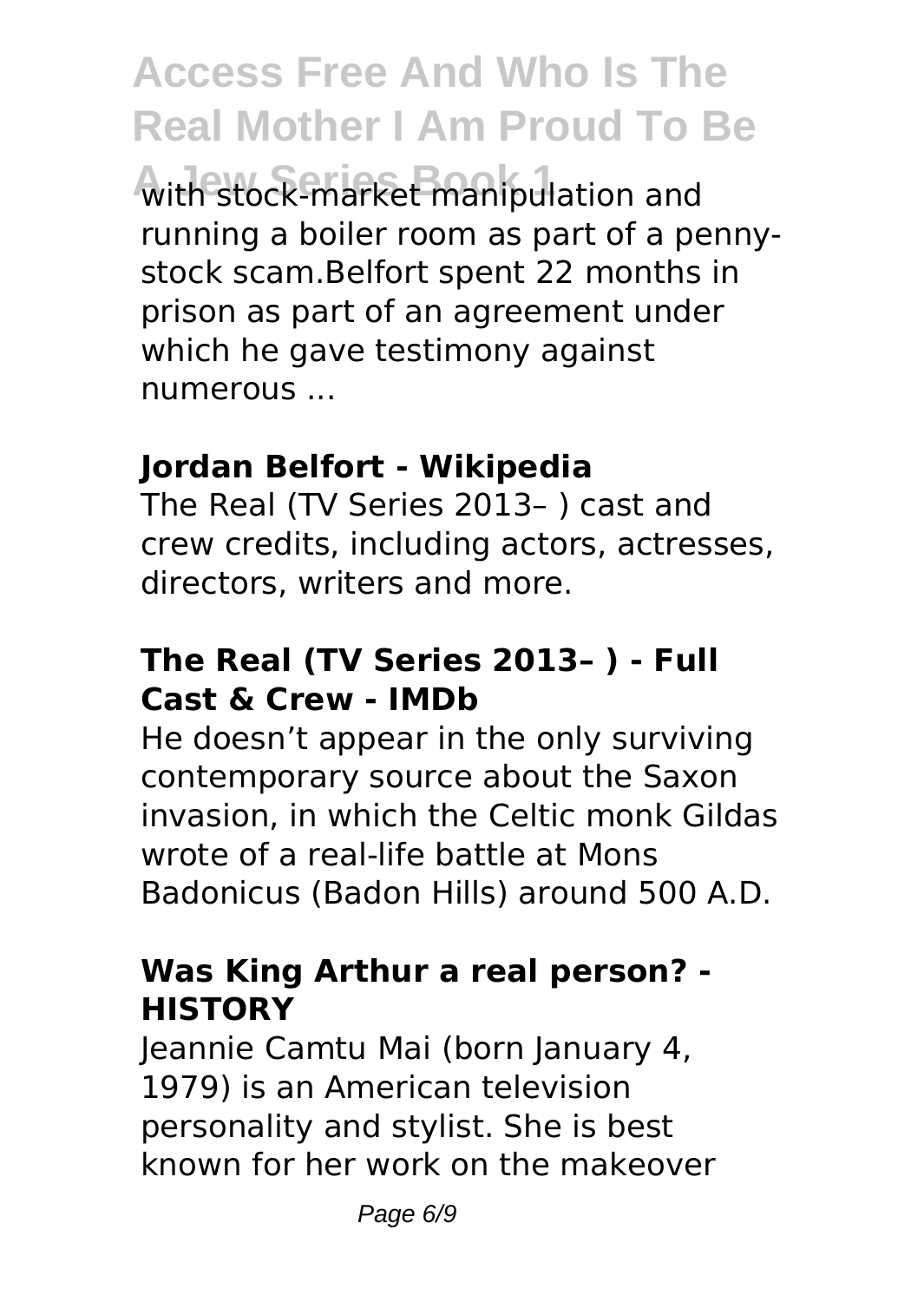**A Jew Series Book 1** show How Do I Look? and the syndicated daytime talk show The Real. As a fashion expert, she is frequently featured on television programs such as Today, Extra TV, Entertainment Tonight, and Insider.

#### **Jeannie Mai - Wikipedia**

Although there is no concrete evidence that the real legend inspired the creation of one of fiction's most well-known cowboys, "Bass Reeves is the closest real person to resemble the fictional ...

#### **Was the Real Lone Ranger a Black Man? - HISTORY**

Takeru Yamato (NN, Yamato Takeru) is the running back for Teikoku Alexanders and is the original Eyeshield 21 before Sena officially became the Real Eyeshield 21 after beating Yamato at the Christmas Bowl. Yamato is incredibly good-looking, with brown eyes and wavy brown hair and bangs that cover the left side of his forehead. In chapter 282, when, addressing Achilles about wishing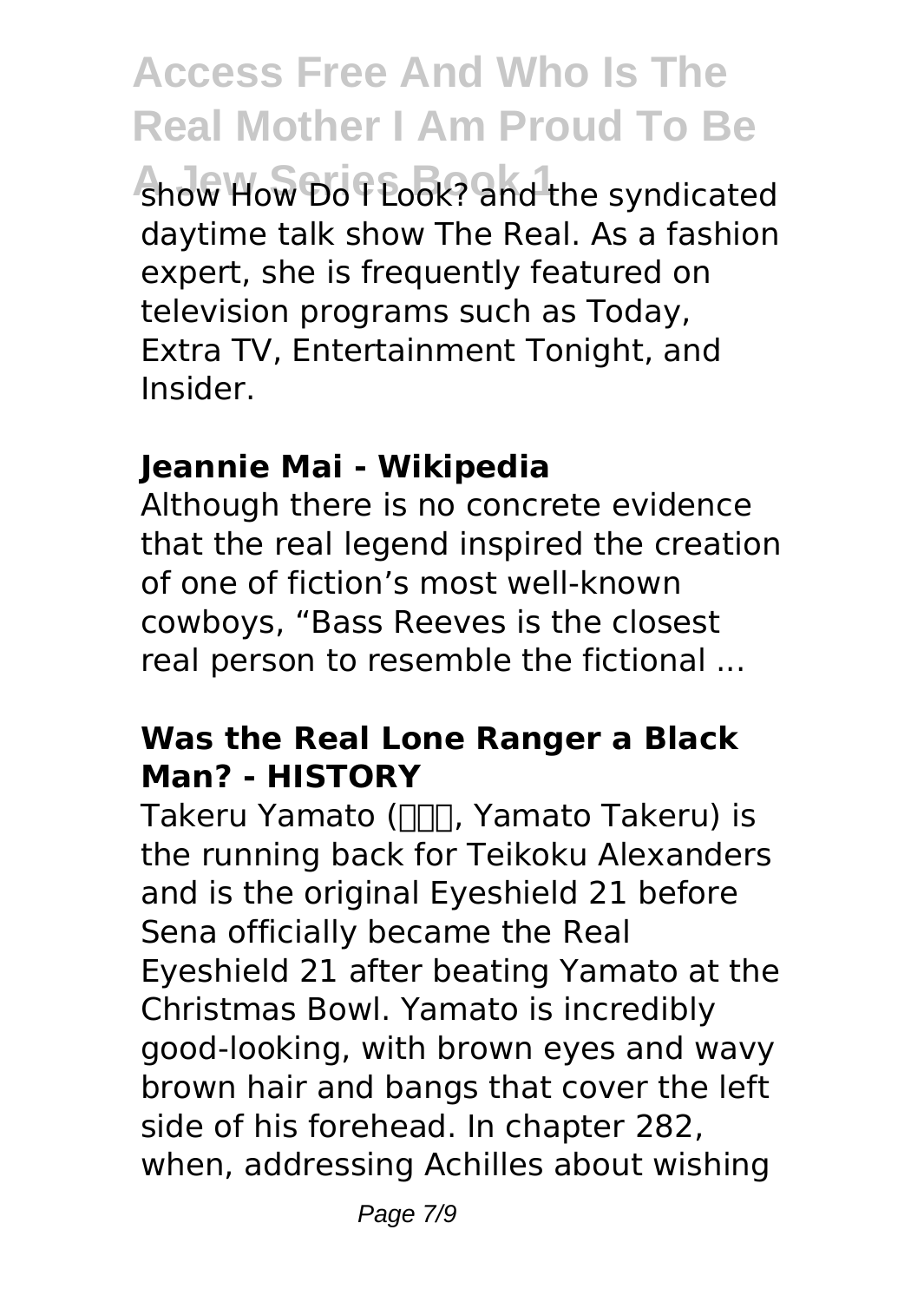**Access Free And Who Is The Real Mother I Am Proud To Be A Jew Series Book 1** 

# **Takeru Yamato | Eyeshield 21 Wiki | Fandom**

THE REAL is a daily, one-hour Emmy® nominated talk show on Fox Television Stations and in national syndication (check local listings), with a rebroadcast on cable network VH1. Led by bold, diverse and outspoken hosts, these women reflect the home audience and unapologetically say what women are actually thinking.

#### **About the Show | TheReal.com**

Amado Carrillo Fuentes (/ f u ˈ ɛ n t ə s /; December 17, 1956 – July 4, 1997) was a Mexican drug lord who seized control of the Juárez Cartel after assassinating his boss Rafael Aguilar Guajardo. Amado Carrillo became known as "El Señor de Los Cielos" ("The Lord of the Skies"), because of the large fleet of jets he used to transport drugs.He was also known for laundering money via ...